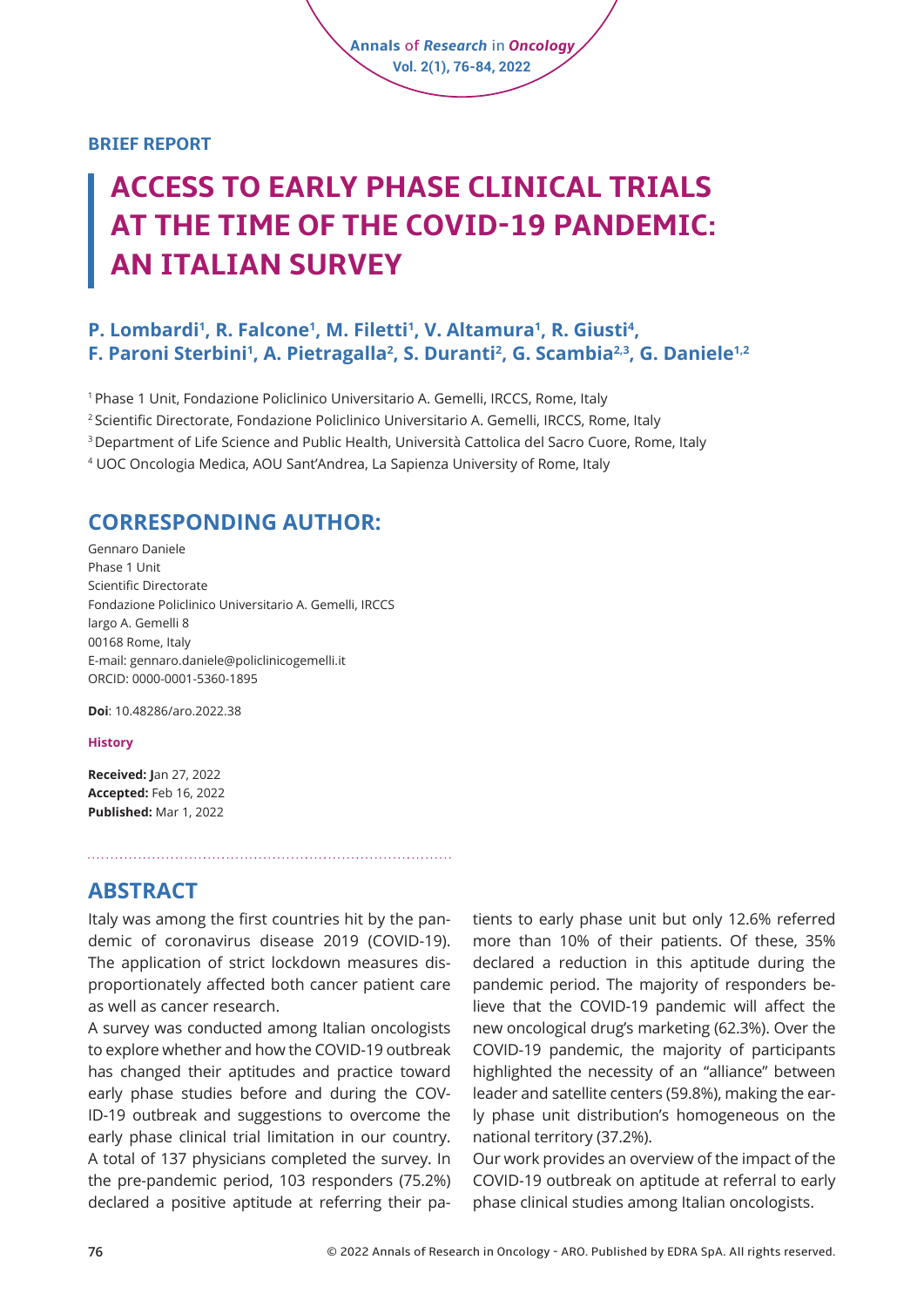#### **KEY WORDS**

*COVID-19; survey; early phase studies; Italian oncologist; AIOM.*

#### **IMPACT STATEMENT**

These data offer a snapshot of the aptitude at referral to early phase clinical studies during COV-ID-19 outbreak.

### **INTRODUCTION**

Since the beginning of 2020, the coronavirus disease 2019 (COVID-19) pandemic has progressively affected millions of people worldwide and has disrupted many aspects of clinical care. According to the World Health Organization (WHO), as of October 20 2021, there were 241.411.380 confirmed cases of COVID-19, including 4.912.112 deaths (1). Several evidences highlighted a higher risk of death from COVID-19 for cancer patients (2-6). During the first wave of the pandemic, all levels of care (screening, diagnosis, treatment, and follow-up) were disrupted. Moreover, cancer centres started prioritizing care services, cancelling non-urgent appointments, adapting treatment protocols, and shifting to home-based remote care relying on telemedicine consultations (4, 7).

Clinical research was affected by several aspects. Due to the difficulties generated by lockdown conditions, several trials have been interrupted or stopped with a substantial reduction of 74% of patients enrolled in clinical trials in May 2020 compared with the same period in 2019 (8). Concurrently, the reorientation of human and economic resources towards COVID-19 research has further affected clinical trial research. All of these aspects, the disruption and the fast, effective readjustment to address a new challenge, will lengthen the effects of the COVID-19 pandemic on clinical trials research for long after the initial effects have faded (9).

In a communitarian effort, many societies such as the European Society for Medical Oncology (ESMO) and the American Society of Clinical Oncology (ASCO) published recommendations to provide practical guidance for oncologists and patients. However, this crisis also highlighted the shortcoming of the clinical trial conduction and the need to optimize the bureaucratic system and the use of resources in clinical research (10-12).

Even before the COVID-19 pandemic, important barriers affected the conduct of clinical trials and the changes implemented due to the COVID pandemic were mandatory by the need to ensure the safety of

patients, clinical researcher and staff (13, 14). In this paper, we aim to photograph the aptitude to refer patients at early phase clinical studies among Italian oncologists, the impact of the COV-ID-19 pandemic on that aptitude and use them as a stimulus to launch a discussion over a framework of broader adaptations needed in the design and implementation of oncology clinical trials in our Country.

### **METHODS**

A specific online questionnaire was sent by e-mail throw the institutional mailing list to all members of the Italian Association of Medical Oncology (AIOM) on May 11, 2021. The survey was open access and was also available to members through the AIOM website and social media channels. Participation was voluntary and anonymous. To deploy the questionnaire rapidly and for very fast data collection, a web-based modality was chosen. The Google Forms platform was chosen to implement the survey, and responses were automatically stored in a database built with Excel (Microsoft Office).

The survey was proposed to physicians involved in clinical oncological activities in both academic and clinical centres. Twenty questions were asked, including multiple-choice, closed- and open-ended questions and were divided into 4 different sections: 1) demographic, medical training and employment information (questions 1-8); 2) aptitudes and practice toward early phase studies before the COVID-19 outbreak (questions 9-11); 3) aptitudes and practice toward early phase studies during the COVID-19 outbreak (questions 12-17); 4) aptitudes and practice toward early phase trials and research activities regardless of the COVID-19 outbreak and suggestions to overcome limits highlighted (questions 18-20). The questionnaire was composed of 20 questions: 65% closed answers with single-choice selection (n = 13) and 35% open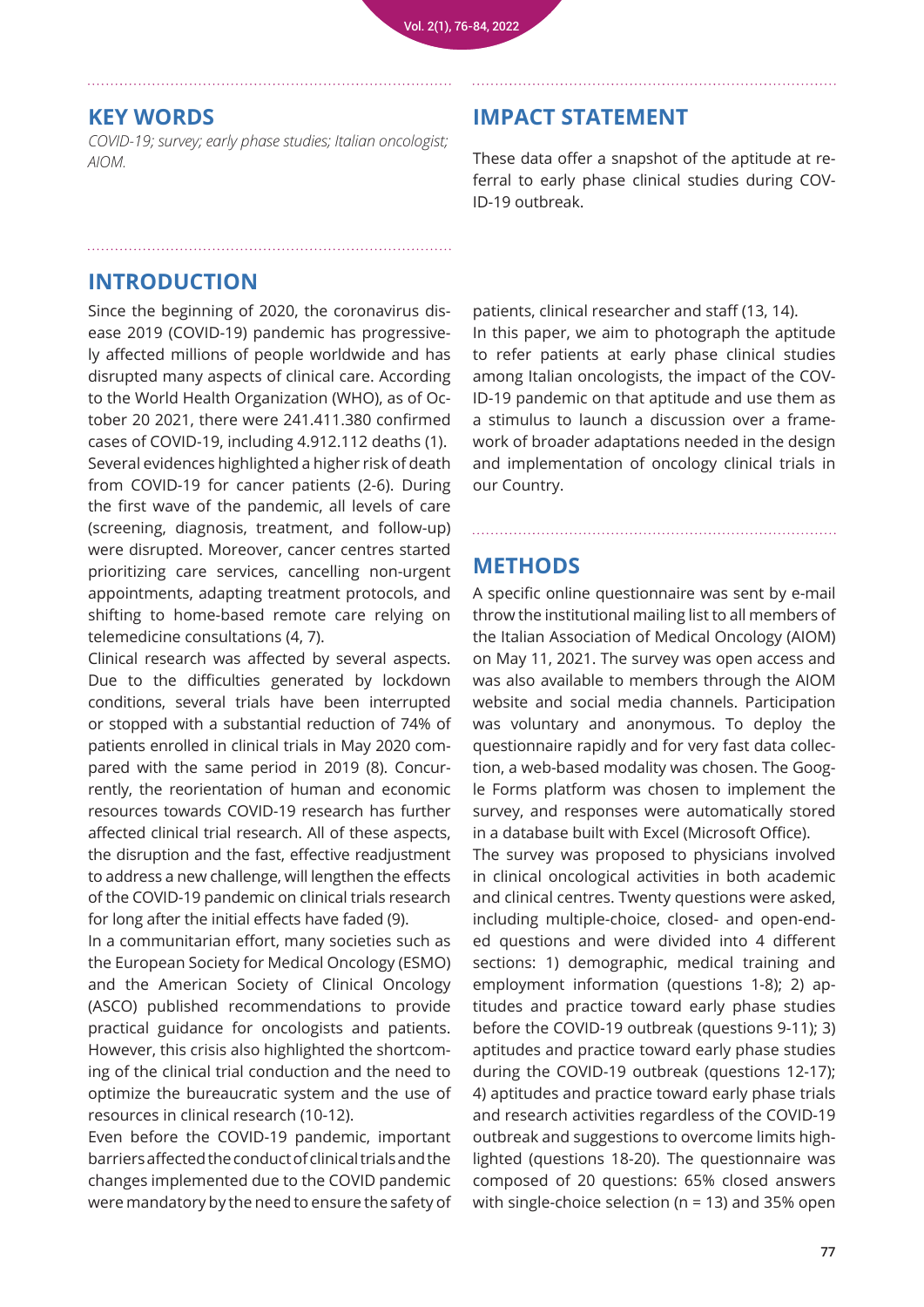questions with free-text response possibilities (n = 7) (**Supplementary survey**). Responses were described as frequencies and percentages. Statistical analyses were done with SPSS for Windows, version 27.0.

### **RESULTS**

A total of 137 physicians completed the survey. Responses were collected between 11 May and 17 July, with 69% of responses registered in the first 72 hours. The majority were medical oncologists (124/137, 90.5%). Most of the respondents were female (74/137; 54%), aged between 30 and 45 years old (78/137; 57%) and worked in Northern Italy (64/137; 47%). The most common places of work were university hospitals (43/137, 31%) and specialised cancer centres (39/137, 28.5%) (**table I**).

Out of 137 responders, 49 (35.7%) worked in a dedicated Early Phase Unit Trial at the time of survey compilation. The disease of interest was lung cancer for 49 responders (35.8%) followed by gastrointestinal cancer (47/137, 34.3%) and breast cancer (43/137, 31.4%) (**supplementary figure 1**).

Clinicians were asked to compare their aptitude to refer patients at phase I clinical trial Units in the pre-pandemic and pandemic period. One hun-

| <b>CHARACTERISTICS OF RESPONDERS</b>                        |           |               |  |  |  |  |
|-------------------------------------------------------------|-----------|---------------|--|--|--|--|
|                                                             | $N = 137$ | $\frac{0}{0}$ |  |  |  |  |
| Gender                                                      |           |               |  |  |  |  |
| Male                                                        | 63        | 54            |  |  |  |  |
| Female                                                      | 74        | 46            |  |  |  |  |
| Age                                                         |           |               |  |  |  |  |
| $\leq$ 30 years old                                         | 9         | 6.6           |  |  |  |  |
| $> 30 - 45$ years old                                       | 78        | 56.9          |  |  |  |  |
| < 45 years old                                              | 50        | 36.5          |  |  |  |  |
| Italian geographical area of work                           |           |               |  |  |  |  |
| Northen Italy                                               | 64        | 46.7          |  |  |  |  |
| Central Italy                                               | 60        | 43.8          |  |  |  |  |
| Southern Italy                                              | 23        | 9.5           |  |  |  |  |
| Work setting                                                |           |               |  |  |  |  |
| University hospitals                                        | 43        | 31.4          |  |  |  |  |
| Specialised cancer centres                                  | 39        | 28.5          |  |  |  |  |
| General hospital                                            | 33        | 24.1          |  |  |  |  |
| Private centre                                              | 9         | 6.5           |  |  |  |  |
| <b>Territorial medicine</b>                                 | 13        | 9.5           |  |  |  |  |
| Working regions and Employmen<br><b>Tahle I</b> Demographic |           |               |  |  |  |  |

**Table I.** *Demographic, Working regions, and Employment Information of the Responding Oncologists.* 

dred-three responders (75.2%) declared a positive aptitude to refer their patients to early phase Unite in the pre-pandemic period of which only 12.6% (13/103) referred more than 10% of their patients (**figure 1**).

This aptitude is widespread among all responders and no difference was observed among different subgroups. In fact, we observed a high aptitude of referral regardless of sex (male 74.6% and female 75.6%), age  $(≤ 45$  years old 75.9% and > 45 years old 74%), geographic work area (78% north, 68% centre, 82.6% south) and place of work (university hospital 79%, specialised cancer centre 82%, general hospital 72.7%, private centre 77.7% and territorial medicine 46.15%). Among those who usually did not refer patients to an early phase clinical trial Unit (34/137, 24.8%), 44.1% (15/34) do not have a nearby centre or do not know how to contact the trial Unit and 38.2% (13/34) declare difficult contact with the early phase units that make it difficult to update which studies are open and with active enrolment.

Out of 103 participants that usually refer patients to the early phase Unit, 35% (36/103) declared a reduction in this aptitude during the pandemic period. Of these responders, 91.7% (33/36) correlate this reduction with the difficulties related to early phase trial conduction during pandemic (*i.e.*, difficult to reach the dedicated centre, the necessity of multiple visits to the hospital or to oncological centres that increase the infection risk and fewer trials available). Moreover, half of the physicians (15/36) declared a difficulty related to pandemic implication and change in professional duties (*i.e.*, increase in care load, involving COVID-19 clinical activities). In the last section, we investigated implications for early phase and drug development after the COV-ID-19 outbreak and suggestions to overcome the limits of an early clinical trial in our Country. Out of 137 responders, thirty-eight (27.7%) believed that the COVID-19 pandemic will not affect the new oncological drug's marketing. The remaining parts believed that there will be a substantial delay due to the fewer patients enrolled and the delay of the early-phase trial (44/137, 32.1%) or fewer studies opened in this period (28/137, 20.4%) or for the use of technical and financial resources to face the pandemic (32/137, 23.4%). Interestingly, a sizable fraction of researchers believed that more than 12 months would be necessary to return to the pre-pandemic levels in terms of clinical research in oncology (55/137, 40.1%) (**supplementary table I**).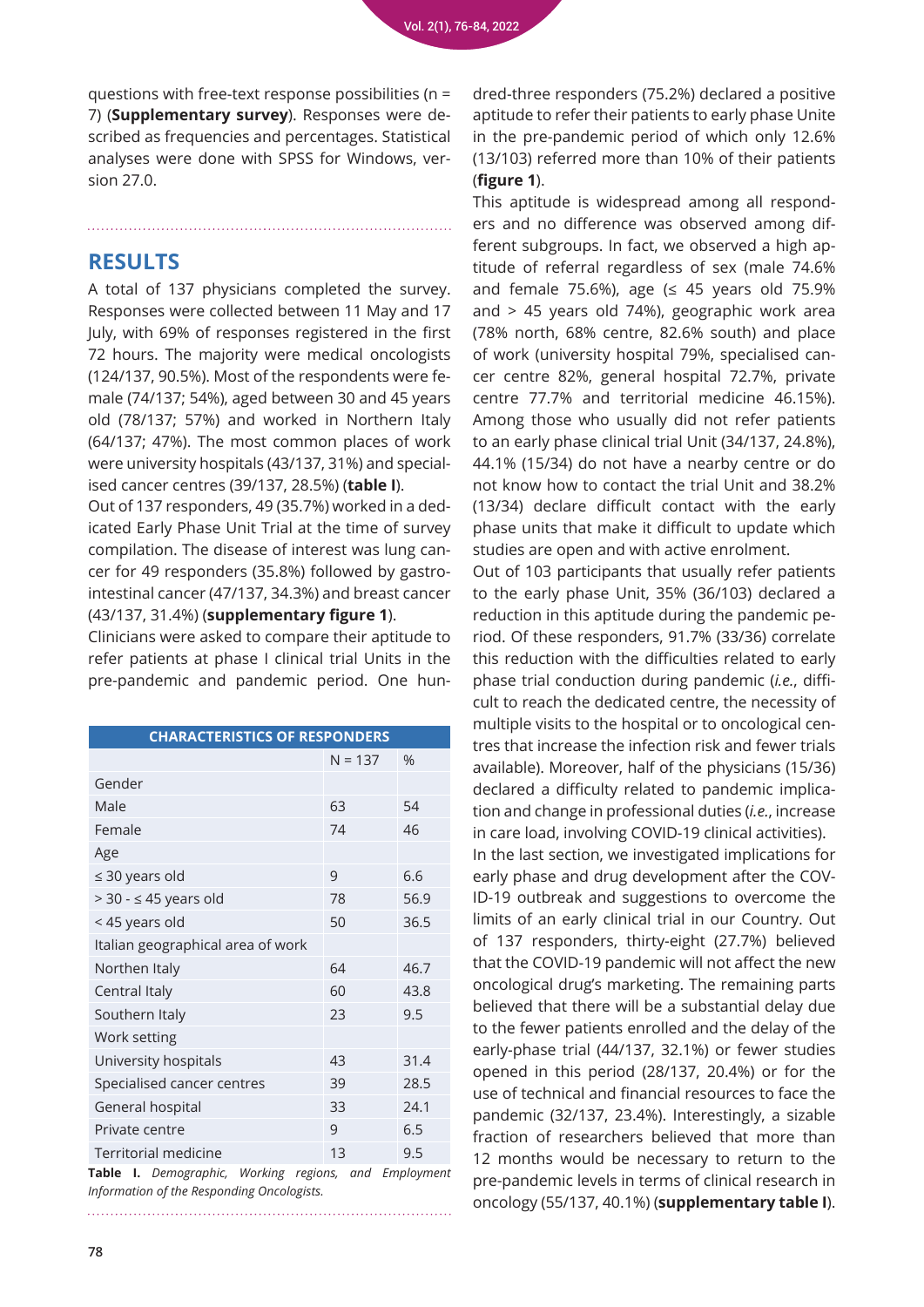

**Figure 1. A.** *pre-pandemic aptitude at referring patients to early phase clinical trials;* **B.** *modification in the physicians' aptitude at referring during pandemic;* **C.** *Concerned that COVID-19 will negatively affect drug-marketing authorization in the new years.*

The majority of participants highlighted the necessity of an "alliance" between leader and satellite centres (82/137, 59.8%), making the early phase Unit distribution's homogeneous on the national territory (51/137, 37.2%) and improving telemedicine to reduce visits (38/137, 27.7%) (**supplementary table II**).

### **DISCUSSION**

This survey provides evidence on a diffuse, positive aptitude of Italian oncologists for referring patients' to early phase clinical trials. This tendency was distributed homogeneous among responders and it was independent of sex, age and working region or setting.

Nevertheless, we noted that, although this aptitude is rather diffuse among physicians, the percentage of patients usually referred to early phase clinical trial units is limited with only 12.6% of responders referring more than 10% of their patients. Numerous reasons could explicate these data, but one of the most important reasons is the asymmetric distribution of Phase I centres on national territories, and the ongoing phases I study concentrated in a few locations (15, 16). Furthermore, in a classification considering the phase I trials conducted worldwide between 1999 and 2020, Italy ranks only 14<sup>th</sup> position, following other similar European countries (*i.e.*, Germany, France, Spain, and the Netherlands) (17). The low availability of studies in our country and the logistical difficulties associated with an uneven distribution limit the number of patients that could enter an early phase trial. COVID-19 outbreak has disrupted all aspects of health care worldwide with a particular impact on oncological care and clinical trial (2-4). We did not know the long-term implications of this emergency situation but the majority of responders believe that the COVID-19 pandemic will negatively affect the new oncological drug's marketing with a large part of researchers believing that more than 12 months will be necessary to return to the pre-pandemic levels in terms of clinical research in oncology.

Nevertheless, only a minority of physicians declared a reduction in referring aptitude during the pandemic period. In our national context, we may speculate that this correlates with an "a priori" extreme selection whereby only very fit patients that could effort the logistic, economic and social difficulties related to early phase trials were referred, even in the pre-pandemic period. In this type of patient, the major exposition risk derived from a hypothetical inclusion in a phase I/II study (*i.e*., more visits and travel necessity to other medical centres) could be overcome by the hypothetical benefit derived from these studies.

In our opinion, interesting findings of our survey are enclosed in the fourth questions' group. In this part, responders highlighted the necessity to implement the "early phase system" sharing possible solutions to make it more effective. The vast major-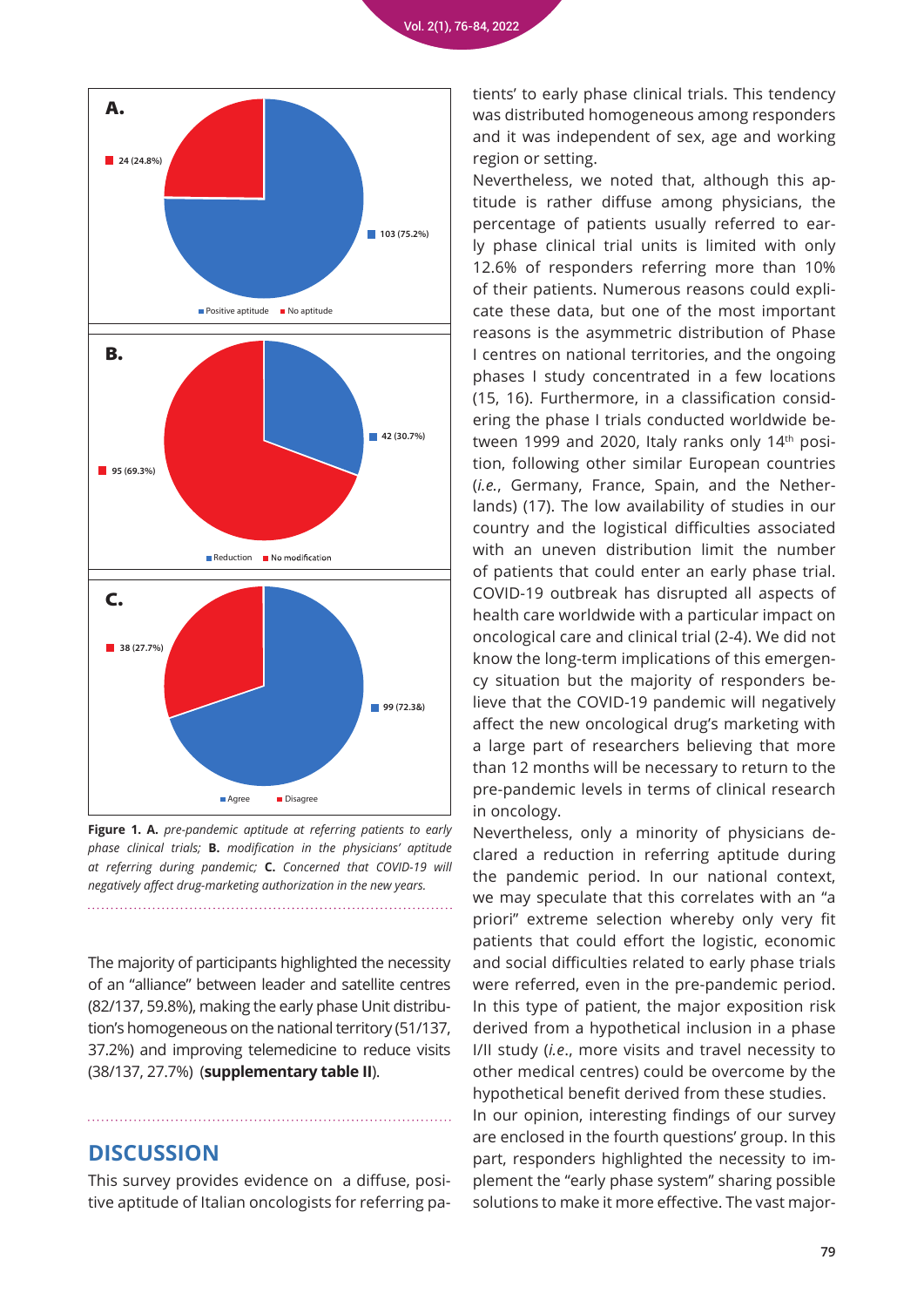ity of responders identified the necessity of an "alliance" between the leader and "satellite" centres as a strategy to improve early-phase trial followed by the necessity of a homogeneous distribution of phase I centre on national territory and the suggestion of greater use of telemedicine. These suggestions emphasize the necessity of implementing this system in our country, which can increasingly offer valid therapeutic alternatives (18), making it more efficient even in crisis situations.

Our survey has some limitations. It focused only on the aptitudes and practices of Italian oncologists toward early phase trials, which may explain the relatively low response rate. This could also explain the highest percentage of responders that work in a phase I Unit (35,7%). Moreover, the survey was compiled by oncologists working in different regions with heterogeneous hospital organizations and a different COVID-19 outbreak spread.

Nevertheless, the lack of significant differences in the aptitudes and practice between oncologists' subgroups highlights the global impact of this health care emergency irrespective of the actual burden of the COVID-19 outbreak in each respondent's hospital. Moreover, the necessity to implement early phase trials and some of the proposed solutions are also shared by other researchers (19, 20).

In conclusion, this survey provides evidence of the impact of the COVID-19 outbreak on aptitude at referral to early phase clinical studies among Italian oncologists. We highlighted the necessity to introduce many operational efficiencies in clinical trials some of which were already implemented to face the COVID pandemic. However, this is an opportunity to make permanent improvements in clinical trials, even in early phase clinical trials.

### **ETHICS**

#### **Fundings**

There were no institutional or private fundings for this article.

#### **Conflict of interests**

AP worked at AstraZeneca Medical Affair Division from March 2015 to December 2018 and received personal fee from GSK. SD worked at AbbVie Medical Affair Di-vision from July 2017 to March 2020. GS has served on advisory boards for TESARO Bio Italy S.r.l, Johnson & Johnson, Clovis Oncology Italy S.r.l. He received support for travel or accommodation from MSD Italy S.r.l and Clovis Oncology Italy S.r.l, and institutional research funding from MSD Italy. S.r.l. GD has served on advisory board of Beigene and received sup-port for travel and accommodation from Roche. PL, RF, MF, VA, RG and FPS indicated no conflicts of interests.

#### **Availability of data and materials**

Available just before a reasonable request.

#### **Authors' contribution**

Conceptualization, PL, RF and MF; methodology, GD; formal analysis, PL; writing original draft preparation, PL, RF, MF and VA; writing review and editing, all authors. All authors have read and agreed to the published version of the manuscript.

#### **Ethical approval**

N/A.

**Consent to participate** N/A.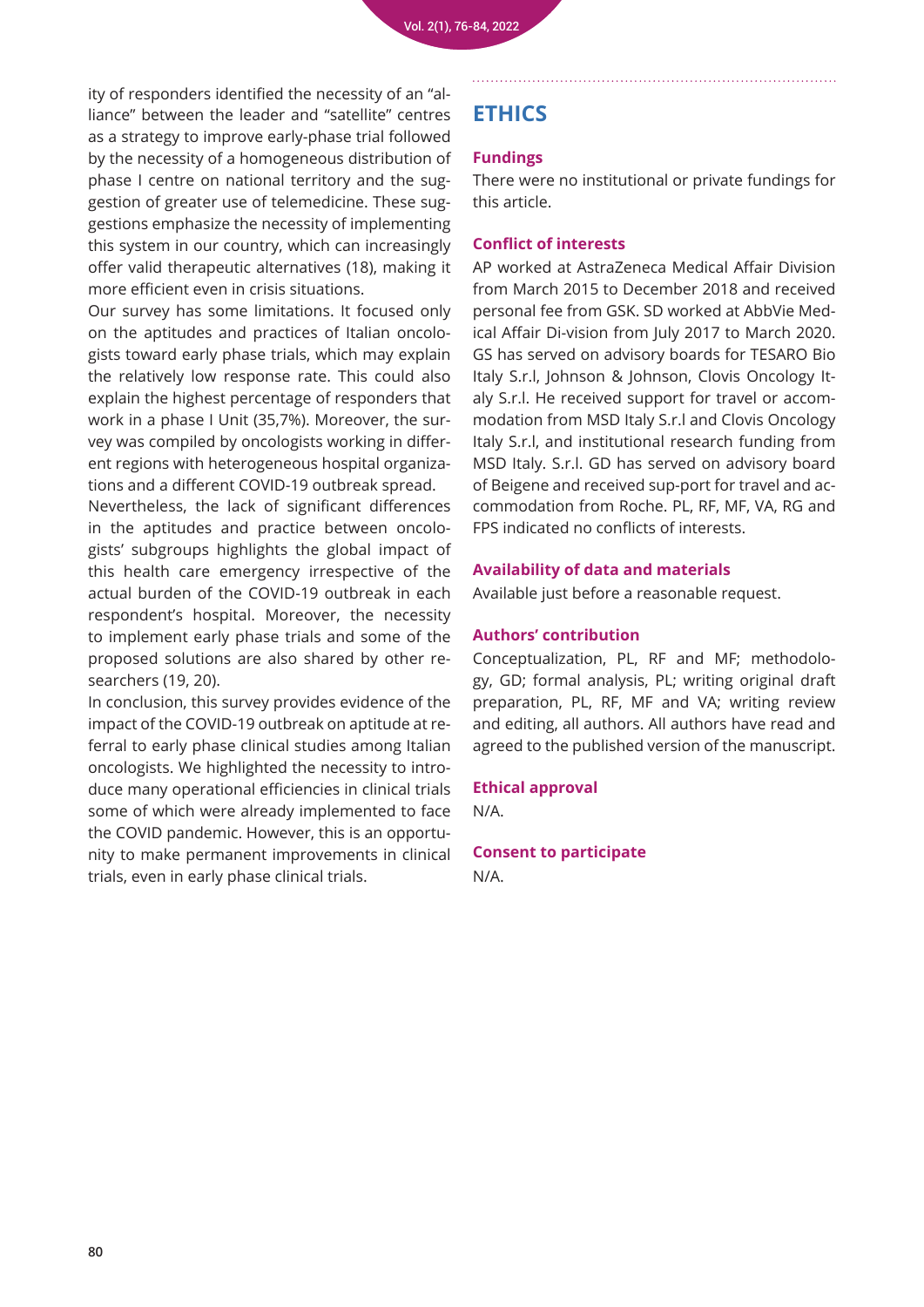### **REFERENCES**

- 1. [WHO. Coronavirus disease \(COVID-19\) & World](https://www.who.int/emergencies/diseases/novel-coronavirus-2019)  [Health Organization. Available from: https://](https://www.who.int/emergencies/diseases/novel-coronavirus-2019) [www.who.int/emergencies/diseases/nov](https://www.who.int/emergencies/diseases/novel-coronavirus-2019)[el-coronavirus-2019. Accessed October 22, 2021.](https://www.who.int/emergencies/diseases/novel-coronavirus-2019)
- 2. [Kuderer NM, Choueiri TK, Shah DP, Shyr Y, Ru](https://pubmed.ncbi.nlm.nih.gov/32473681/)[binstein SM, Rivera DR, et al. Clinical impact of](https://pubmed.ncbi.nlm.nih.gov/32473681/)  [COVID-19 on patients with cancer \(CCC19\): a](https://pubmed.ncbi.nlm.nih.gov/32473681/)  [cohort study. Lancet 2020;395\(10241\):1907-18.](https://pubmed.ncbi.nlm.nih.gov/32473681/)
- 3. [Garassino MC, Whisenant JG, Huang LC, Tra](https://pubmed.ncbi.nlm.nih.gov/32539942/)[ma A, Torri V, Agustoni F, et al. COVID-19 in pa](https://pubmed.ncbi.nlm.nih.gov/32539942/)[tients with thoracic malignancies \(TERAVOLT\):](https://pubmed.ncbi.nlm.nih.gov/32539942/)  [first results of an international, registry-based,](https://pubmed.ncbi.nlm.nih.gov/32539942/)  [cohort study. Lancet Oncol 2020;21\(7\):914-22.](https://pubmed.ncbi.nlm.nih.gov/32539942/)
- 4. [Morris EJA, Goldacre R, Spata E, Mafham M, Finan](https://pubmed.ncbi.nlm.nih.gov/33453763/)  [PJ, Shelton J, et al. Impact of the COVID-19 pandem](https://pubmed.ncbi.nlm.nih.gov/33453763/)[ic on the detection and management of colorec](https://pubmed.ncbi.nlm.nih.gov/33453763/)[tal cancer in England: a population-based study.](https://pubmed.ncbi.nlm.nih.gov/33453763/)  [Lancet Gastroenterol Hepatol 2021;6\(3\):199-208.](https://pubmed.ncbi.nlm.nih.gov/33453763/)
- 5. [Mangone L, Gioia F, Mancuso P, Bisceglia I, Ot](https://pubmed.ncbi.nlm.nih.gov/33861870/ 
)[tone M, Vicentini M, et al. Cumulative COVID-19](https://pubmed.ncbi.nlm.nih.gov/33861870/ 
)  [incidence, mortality and prognosis in cancer](https://pubmed.ncbi.nlm.nih.gov/33861870/ 
)  [survivors: A population-based study in Reggio](https://pubmed.ncbi.nlm.nih.gov/33861870/ 
)  [Emilia, Northern Italy. Int J Cancer 2021.](https://pubmed.ncbi.nlm.nih.gov/33861870/ 
)
- 6. [Rugge M, Zorzi M, Guzzinati S. SARS-CoV-2 in](https://pubmed.ncbi.nlm.nih.gov/35122051/)[fection in the Italian Veneto region: adverse](https://pubmed.ncbi.nlm.nih.gov/35122051/)  [outcomes in patients with cancer. Nat Cancer](https://pubmed.ncbi.nlm.nih.gov/35122051/)  [2020;1\(8\):784-8.](https://pubmed.ncbi.nlm.nih.gov/35122051/)
- 7. [Patt D, Gordan L, Diaz M, Okon T, Grady L,](https://pubmed.ncbi.nlm.nih.gov/33253013/)  [Harmison M, et al. Impact of COVID-19 on Can](https://pubmed.ncbi.nlm.nih.gov/33253013/)[cer Care: How the Pandemic Is Delaying Cancer](https://pubmed.ncbi.nlm.nih.gov/33253013/)  [Diagnosis and Treatment for American Sen](https://pubmed.ncbi.nlm.nih.gov/33253013/)[iors. JCO Clin Cancer Inform 2020;4:1059-71.](https://pubmed.ncbi.nlm.nih.gov/33253013/)
- 8. [Bailey C, Black JRM, Swanton C. Cancer Re](https://pubmed.ncbi.nlm.nih.gov/32669285/)[search: The Lessons to Learn from COVID-19.](https://pubmed.ncbi.nlm.nih.gov/32669285/)  [Cancer Discov 2020;10\(9\):1263-6.](https://pubmed.ncbi.nlm.nih.gov/32669285/)
- 9. [van Dorn A. COVID-19 and readjusting clinical](https://pubmed.ncbi.nlm.nih.gov/32828180/)  [trials. Lancet 2020;396\(10250\):523-4.](https://pubmed.ncbi.nlm.nih.gov/32828180/)
- 10. [ASCO Coronavirus Resources. ASCO. 2020.](https://www.asco.org/asco-coronavirus-information)  [Available from: https://www.asco.org/as](https://www.asco.org/asco-coronavirus-information)[co-coronavirus-information. Accessed: Octo](https://www.asco.org/asco-coronavirus-information)[ber 22, 2021.](https://www.asco.org/asco-coronavirus-information)
- 11. [ESMO. COVID-19 and Cancer. Available from:](https://www.esmo.org/covid-19-and-cancer)  [https://www.esmo.org/covid-19-and-cancer.](https://www.esmo.org/covid-19-and-cancer)  [Accessed: October 22, 2021.](https://www.esmo.org/covid-19-and-cancer)
- 12. [Curigliano G, Banerjee S, Cervantes A, Garassi](https://pubmed.ncbi.nlm.nih.gov/32745693/)[no MC, Garrido P, Girard N, et al. Managing can](https://pubmed.ncbi.nlm.nih.gov/32745693/)[cer patients during the COVID-19 pandemic: an](https://pubmed.ncbi.nlm.nih.gov/32745693/)  [ESMO multidisciplinary expert consensus. Ann](https://pubmed.ncbi.nlm.nih.gov/32745693/)  [Oncol 2020;31\(10\):1320-35.](https://pubmed.ncbi.nlm.nih.gov/32745693/)
- 13. [Doherty GJ, Goksu M, de Paula BHR. Rethink](https://pubmed.ncbi.nlm.nih.gov/32838303/)[ing cancer clinical trials for COVID-19 and be](https://pubmed.ncbi.nlm.nih.gov/32838303/)[yond. Nat Cancer 2020:1-5.](https://pubmed.ncbi.nlm.nih.gov/32838303/)
- 14. Perez-Gracia IL, Awada A, Calvo E, Amaral T, Ark[enau HT, Gruenwald V, et al. ESMO Clinical Re](https://pubmed.ncbi.nlm.nih.gov/32393574/)[search Observatory \(ECRO\): improving the effi](https://pubmed.ncbi.nlm.nih.gov/32393574/)[ciency of clinical research through rationalisation](https://pubmed.ncbi.nlm.nih.gov/32393574/)  [of bureaucracy. ESMO Open 2020;5\(3\):e000662.](https://pubmed.ncbi.nlm.nih.gov/32393574/)
- 15. [AIFA. AIFA Documents, Elenco delle Strutture di](https://www.aifa.gov.it/documents/20142/847390/2020_03_26_Elenco_Strutture_FaseI.pdf/a7c1b268-df37-a144-39a7-6f6560d2c02c)  [fase I. Available from: https://www.aifa.gov.it/](https://www.aifa.gov.it/documents/20142/847390/2020_03_26_Elenco_Strutture_FaseI.pdf/a7c1b268-df37-a144-39a7-6f6560d2c02c) [documents/20142/847390/2020\\_03\\_26\\_Elenco\\_](https://www.aifa.gov.it/documents/20142/847390/2020_03_26_Elenco_Strutture_FaseI.pdf/a7c1b268-df37-a144-39a7-6f6560d2c02c) [Strutture\\_FaseI.pdf/a7c1b268-df37-a144-39a7-](https://www.aifa.gov.it/documents/20142/847390/2020_03_26_Elenco_Strutture_FaseI.pdf/a7c1b268-df37-a144-39a7-6f6560d2c02c) [6f6560d2c02c. Accessed: October 22, 2021.](https://www.aifa.gov.it/documents/20142/847390/2020_03_26_Elenco_Strutture_FaseI.pdf/a7c1b268-df37-a144-39a7-6f6560d2c02c)
- 16. [Cagnazzo C, Nanni O, Arizio F, Franchina V,](https://pubmed.ncbi.nlm.nih.gov/31394978/)  [Cenna R, Tabaro G, et al. Phase I studies: a](https://pubmed.ncbi.nlm.nih.gov/31394978/)  [test bench for Italian clinical research. Tumori](https://pubmed.ncbi.nlm.nih.gov/31394978/)  [2020;106\(4\):295-300.](https://pubmed.ncbi.nlm.nih.gov/31394978/)
- 17. [WHO. Global Observatory on Health Research and](https://www.who.int/observatories/global-observatory-on-health-research-and-development/monitoring/number-of-clinical-trials-by-year-country-who-region-and-income-group)  [Development. Available from: https://www.who.](https://www.who.int/observatories/global-observatory-on-health-research-and-development/monitoring/number-of-clinical-trials-by-year-country-who-region-and-income-group) [int/observatories/global-observatory-on-health-re](https://www.who.int/observatories/global-observatory-on-health-research-and-development/monitoring/number-of-clinical-trials-by-year-country-who-region-and-income-group)[search-and-development/monitoring/number-of](https://www.who.int/observatories/global-observatory-on-health-research-and-development/monitoring/number-of-clinical-trials-by-year-country-who-region-and-income-group)[clinical-trials-by-year-country-who-region-and-in](https://www.who.int/observatories/global-observatory-on-health-research-and-development/monitoring/number-of-clinical-trials-by-year-country-who-region-and-income-group)[come-group. Accessed: October 22, 2021.](https://www.who.int/observatories/global-observatory-on-health-research-and-development/monitoring/number-of-clinical-trials-by-year-country-who-region-and-income-group)
- 18. [Adashek JJ, LoRusso PM, Hong DS, Kurzrock](https://pubmed.ncbi.nlm.nih.gov/31477881/)  R. Phase I trials as valid therapeutic options [for patients with cancer. Nat Rev Clin Oncol](https://pubmed.ncbi.nlm.nih.gov/31477881/)  [2019;16\(12\):773-8.](https://pubmed.ncbi.nlm.nih.gov/31477881/)
- 19. [Castelo-Branco L, Awada A, Pentheroudakis G,](https://pubmed.ncbi.nlm.nih.gov/34411971/)  [Perez-Gracia JL, Mateo J, Curigliano G, et al. Beyond](https://pubmed.ncbi.nlm.nih.gov/34411971/)  [the lessons learned from the COVID-19 pandemic:](https://pubmed.ncbi.nlm.nih.gov/34411971/)  [opportunities to optimize clinical trial implemen](https://pubmed.ncbi.nlm.nih.gov/34411971/)[tation in oncology. ESMO Open 2021;6\(5\):100237.](https://pubmed.ncbi.nlm.nih.gov/34411971/)
- 20. [Waterhouse DM, Harvey RD, Hurley P, Levit](https://pubmed.ncbi.nlm.nih.gov/32396491/)  [LA, Kim ES, Klepin HD, et al. Early Impact of](https://pubmed.ncbi.nlm.nih.gov/32396491/)  [COVID-19 on the Conduct of Oncology Clin](https://pubmed.ncbi.nlm.nih.gov/32396491/)[ical Trials and Long-Term Opportunities for](https://pubmed.ncbi.nlm.nih.gov/32396491/)  [Transformation: Findings From an American](https://pubmed.ncbi.nlm.nih.gov/32396491/)  [Society of Clinical Oncology Survey. JCO On](https://pubmed.ncbi.nlm.nih.gov/32396491/)[col Pract 2020;16\(7\):417-21.](https://pubmed.ncbi.nlm.nih.gov/32396491/)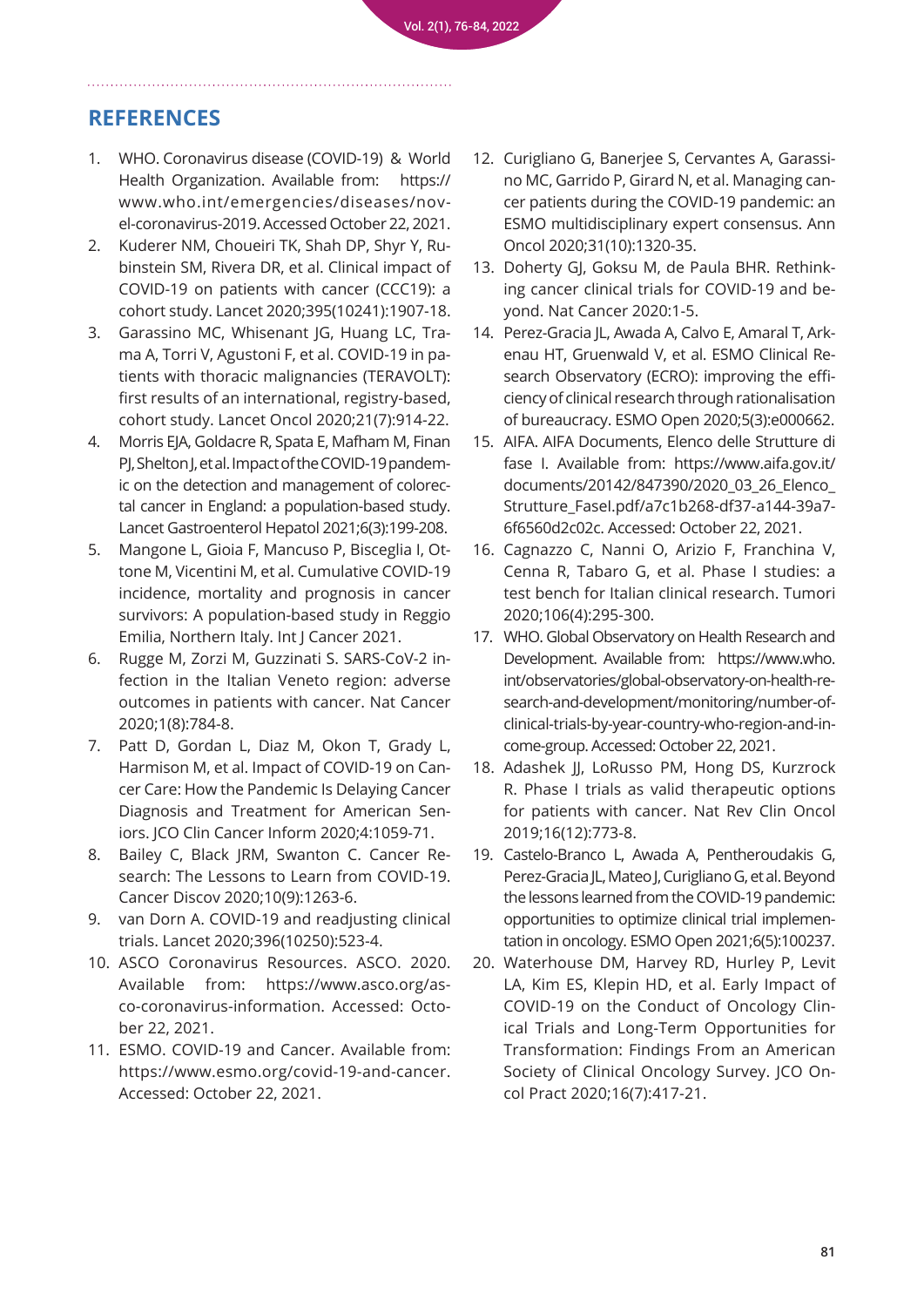## **SUPPLEMENTARY MATERIALS**

#### **Supplementary survey. Impact of the COVID-19 pandemic on early stage clinical trials**

Early phase clinical trials (phase I and II) represent one of the most critical moments in the development of new drugs, requiring intensive clinical monitoring in the face of an uncertain benefit for the patient. With this survey we would like to evaluate the impact of the COVID-19 pandemic in the propensity to refer patients to centers that conduct early phase clinical trials and how this may affect future clinical practice.

| 1.                          | How old are you?                                |     | Calabria                                           |
|-----------------------------|-------------------------------------------------|-----|----------------------------------------------------|
|                             | < 30 years                                      |     | Sicily                                             |
|                             | between 30 and 45 years                         |     | Sardinia                                           |
|                             | > 45 years old                                  |     |                                                    |
|                             |                                                 | 6.  | What is your medical specialization?               |
| 2.                          | Gender                                          |     | Oncology                                           |
|                             | Man                                             |     | Radiotherapy                                       |
|                             | Woman                                           |     | Gynecology                                         |
|                             | Not binary                                      |     | Pulmonology                                        |
|                             | I'd rather not answer                           |     | Pediatrics                                         |
|                             |                                                 |     | Endocrinology                                      |
| 3.                          | In which center do you work?                    |     | Gastroenterology                                   |
| $\overline{\phantom{a}}$    | Local Health Service                            |     | Other:                                             |
|                             | General Hospital                                |     |                                                    |
| $\Box$                      | Private Clinic                                  | 7.  | Do you have a focus on a particular cancer         |
| $\mathcal{L}_{\mathcal{A}}$ | Scientific Institute for Research, Hospitaliza- |     | type? (multiple choice possible)                   |
|                             | tion and Healthcare (IRCCS)                     |     | <b>Breast</b>                                      |
|                             | University Hospital                             |     | Lung                                               |
|                             |                                                 |     | Gastro-intestinal                                  |
| 4.                          | In which territorial area of Italy do you work? |     | Genitourinary                                      |
|                             | North                                           |     | Melanomas and other skin cancers                   |
|                             | Center                                          |     | Gynecological                                      |
|                             | South                                           |     | Head-neck                                          |
|                             |                                                 |     | Endocrinological tumors                            |
| 5.                          | Specify the region:                             |     | Rare tumors                                        |
|                             | Valle d'Aosta                                   |     | Pediatric tumors                                   |
| $\overline{\phantom{a}}$    | Piedmont                                        |     | I have not a specific a specific focus             |
|                             | Liguria                                         |     |                                                    |
|                             | Lombardy                                        | 8.  | Do you work in an early stage clinical trials      |
|                             | Trentino Alto Adige                             |     | unit?                                              |
|                             | Veneto                                          |     | Yes                                                |
|                             | Friuli Venezia Giulia                           |     | No                                                 |
|                             | Emilia Romagna                                  |     |                                                    |
|                             | Tuscany                                         | 9.  | Before the COVID-19 pandemic, did you gen-         |
|                             | Umbria                                          |     | erally refer your patients to early stage clinical |
|                             | Lazio                                           |     | trials?                                            |
|                             | Marche                                          |     | Yes                                                |
|                             | Abruzzo                                         |     | <b>No</b>                                          |
|                             | Molise                                          |     |                                                    |
|                             | Campania                                        | 10. | If "YES", to what extent?                          |
|                             | <b>Basilicata</b>                               |     | $< 1\%$                                            |
|                             | Puglia                                          |     | between 1% and 5%                                  |
|                             |                                                 |     |                                                    |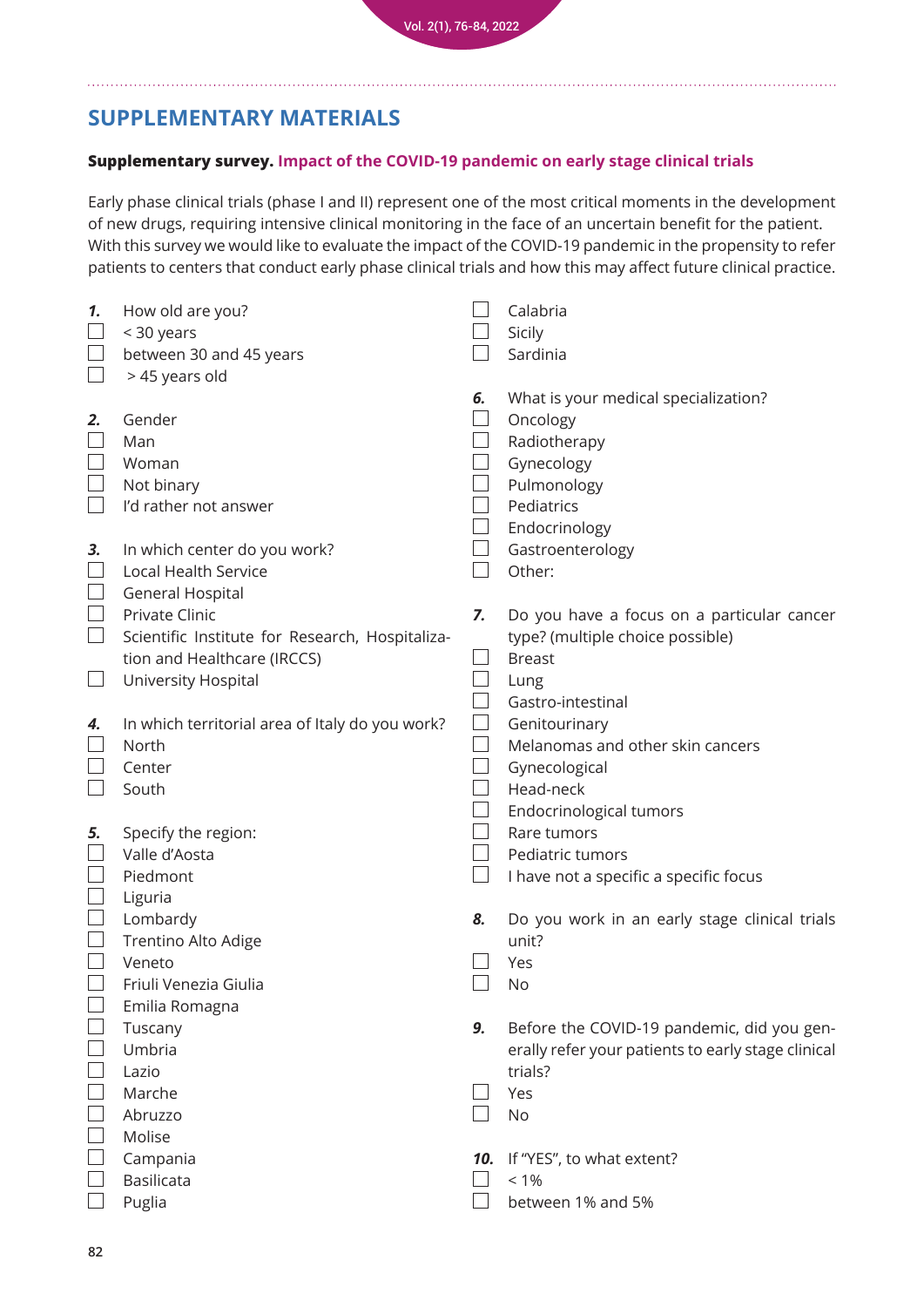|                                                        | between 5% and 10%<br>more than 10%                                                                                                                                                                                                                                                                                                                                                                                                                                                                                                                                                                                                                                  |     | 16. If "YES, I refer more patients", to what extent<br>have you increased compared to the pre-pan-<br>demic attitude?                                                                                                                                                                                                                                                                                                                                                                                                     |
|--------------------------------------------------------|----------------------------------------------------------------------------------------------------------------------------------------------------------------------------------------------------------------------------------------------------------------------------------------------------------------------------------------------------------------------------------------------------------------------------------------------------------------------------------------------------------------------------------------------------------------------------------------------------------------------------------------------------------------------|-----|---------------------------------------------------------------------------------------------------------------------------------------------------------------------------------------------------------------------------------------------------------------------------------------------------------------------------------------------------------------------------------------------------------------------------------------------------------------------------------------------------------------------------|
| 11.                                                    | If "NO", why? (multiple choice possible)<br>I am not updated on the status of early phase<br>clinical trials<br>I have no reference centers nearby<br>I don't have contacts with the reference center                                                                                                                                                                                                                                                                                                                                                                                                                                                                |     | increase < 25%<br>increase between 25% and 50%<br>increase between 50% and 75%<br>increase > 75%                                                                                                                                                                                                                                                                                                                                                                                                                          |
| $\vert \ \ \vert$                                      | I think that early phase studies have not clini-<br>cally significant benefit<br>Other:                                                                                                                                                                                                                                                                                                                                                                                                                                                                                                                                                                              | 17. | If "NO", why? (multiple choice possible)<br>The pandemic has not changed my clinical<br>practice                                                                                                                                                                                                                                                                                                                                                                                                                          |
| 12.                                                    | Has the pandemic changed your attitude to re-<br>ferring patients to early stage clinical trials?<br>Yes, I refer less patients<br>Yes, I refer more patients                                                                                                                                                                                                                                                                                                                                                                                                                                                                                                        |     | The benefits of an early phase clinical trial<br>outweigh the risks related to the pandemic<br>I work in a center with an early phase Unit<br>Other:                                                                                                                                                                                                                                                                                                                                                                      |
|                                                        | No                                                                                                                                                                                                                                                                                                                                                                                                                                                                                                                                                                                                                                                                   | 18. | How long do you think it will take to return/go<br>back to a pre-pandemic level?                                                                                                                                                                                                                                                                                                                                                                                                                                          |
| 13.<br>$\Box$<br>$\begin{array}{c} \hline \end{array}$ | If "YES, I refer less patients", why? (multiple<br>choice possible)<br>I treat less cancer patients than the pre-pan-<br>demic outbreak<br>I was working in departments dedicated to<br>the COVID-19 emergency<br>There is less availability of early phase clinical trials<br>More logistical difficulties for patients due to<br>measures to limit the spread of the virus<br>Early phase studies require excessive medi-<br>calization in a pandemic era<br>I select more cautiously patients to refer to<br>early phase studies<br>During the pandemic the increase in the care<br>workload has reduced the possibility of col-<br>laboration with other centers | 19. | Within 6 months<br>Between 6 and 12 months<br>In more than 12 months<br>I don't think there are any differences with the<br>pre-pandemic period<br>How do you think we could facilitate patients'<br>access to early phase clinical trials? (multiple<br>choice possible)<br>Thinking back to a homogeneous territorial<br>distribution of early stage centers<br>Establishing alliances between main centers<br>and satellite centers<br>By encouraging the use of telemedicine to re-<br>duce hospital visits<br>Other: |
| 14.                                                    | If "YES, I refer less patients", What is the entity<br>of reduction?<br>Reduction < 25%<br>reduction between 25% and 50%<br>reduction between 50% and 75%<br>reduction > 75%                                                                                                                                                                                                                                                                                                                                                                                                                                                                                         | 20. | Do you think the COVID-19 pandemic could<br>have an impact on the development and<br>availability of new drugs in the coming years?<br>(multiple choice possible)<br>Yes, because I believe fewer studies have<br>been opened and we will have fewer drugs<br>available                                                                                                                                                                                                                                                   |
| 15.                                                    | If "YES, I refer more patients ", why? (multiple<br>choice possible)<br>Potentially superior treatment options are<br>available compared to the standard treatment                                                                                                                                                                                                                                                                                                                                                                                                                                                                                                   |     | Yes, because I believe that fewer patients have<br>been enrolled and it will take longer for new<br>drugs to become available in clinical practice<br>Yes, because most of the resources have been                                                                                                                                                                                                                                                                                                                        |
|                                                        | Centers with early phase clinical trials have<br>"clean" pathways<br>Other:                                                                                                                                                                                                                                                                                                                                                                                                                                                                                                                                                                                          |     | devoted to research on COVID-19<br>No, I don't think there will be an impact in the<br>next few years                                                                                                                                                                                                                                                                                                                                                                                                                     |